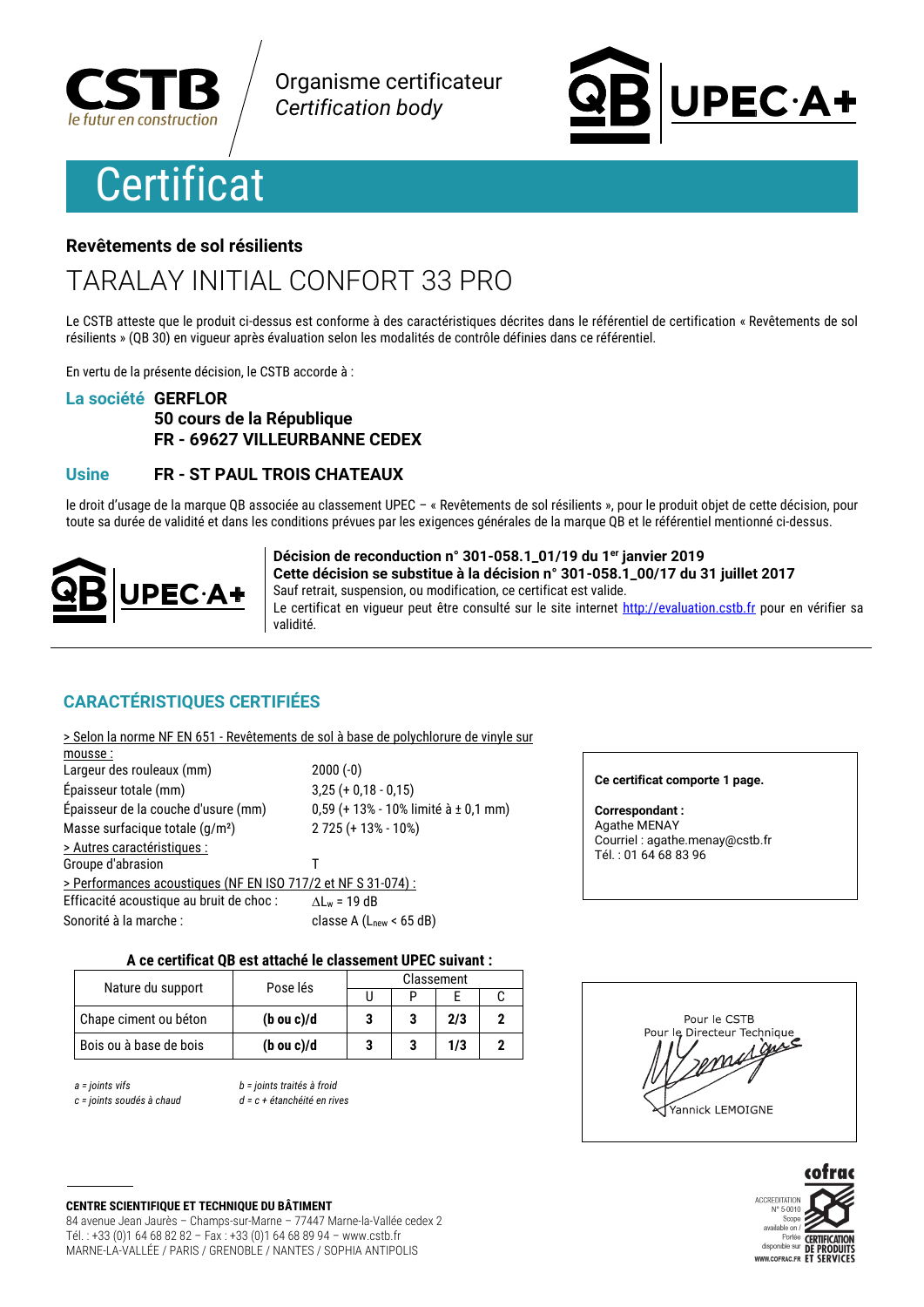

Organisme certificateur **Certification body** 

## **Certificate**

# **PEC·A+**

### **Resilient floor coverings**

### TARAI AY INITIAI CONFORT 33 PRO

CSTB hereby certifies that the above-mentioned product complies with the characteristics described in the certification reference system "Resilient floor coverings" (QB 30) in force, following an assessment performed according to the inspection procedures set out in this reference system.

By virtue of the present decision. CSTB grants:

### **The Company GERFLOR**

### 50 cours de la République FR - 69627 VILLEURBANNE CEDEX

### **Plant FR - ST PAUL TROIS CHATEAUX**

the right to use the QB mark associated with UPEC classification  $-$  "Resilient floor coverings", for the product covered under this decision, throughout its period of validity and under the conditions stipulated under the general requirements of the QB mark and the above-mentioned reference system.



Certificate n° 301-058.1\_01/19, renewed on January 1st 2019 The current decision cancels and replaces the decision n° 301-058.1 00/17, on July 31st 2017

Except in case of withdrawal, suspension or modification, this certificate is valid. This valid certificate may be watched on the following web site http://evaluation.cstb.fr to check its validity.

### **CERTIFIED CHARACTERISTICS**

|                                                            | > As per Standard NF EN 651 - Polyvinyl chloride floor coverings with foam layer: |
|------------------------------------------------------------|-----------------------------------------------------------------------------------|
| Roll width (mm)                                            | $2000(-0)$                                                                        |
| Total thickness (mm)                                       | $3,25 (+ 0,18 - 0,15)$                                                            |
| Wear layer thickness (mm)                                  | 0,59 (+ 13% - 10% limited to $\pm$ 0,1 mm)                                        |
| Total mass per unit area (g/m <sup>2</sup> )               | $2725 (+ 13\% - 10\%)$                                                            |
| > Other characteristics:                                   |                                                                                   |
| Wear group                                                 |                                                                                   |
| > Acoustic performances (NF EN ISO 717/2 and NF S 31-074): |                                                                                   |
| Impact sound insulation:                                   | $\Delta L_w = 19$ dB                                                              |
| Walk noise:                                                | classe A $(Lnew < 65 dB)$                                                         |

This certificate comprises 1 page.

Contact: Agathe MENAY Email: agathe.menay@cstb.fr Phone: 01 64 68 83 96

### The following classification UPEC is associated with this QB Certificate:

| Subfloor type<br><b>Roll installation</b> |                       | Classification |  |     |  |
|-------------------------------------------|-----------------------|----------------|--|-----|--|
|                                           |                       |                |  |     |  |
| Cement or concrete                        | $(b \text{ or } c)/d$ |                |  | 2/3 |  |
| Wood or wooden                            | $(b \text{ or } c)/d$ |                |  | 1/3 |  |

 $a =$  un-welded joints  $c = hot$  welded ioints  $b = cold$  welded joints  $d = c + watertiaht$  edges





**CENTRE SCIENTIFIQUE ET TECHNIQUE DU BÂTIMENT** 84 avenue Jean Jaurès - Champs-sur-Marne - 77447 Marne-la-Vallée cedex 2 Tél.: +33 (0)1 64 68 82 82 - Fax: +33 (0)1 64 68 89 94 - www.cstb.fr MARNE-LA-VALLÉE / PARIS / GRENOBLE / NANTES / SOPHIA ANTIPOLIS